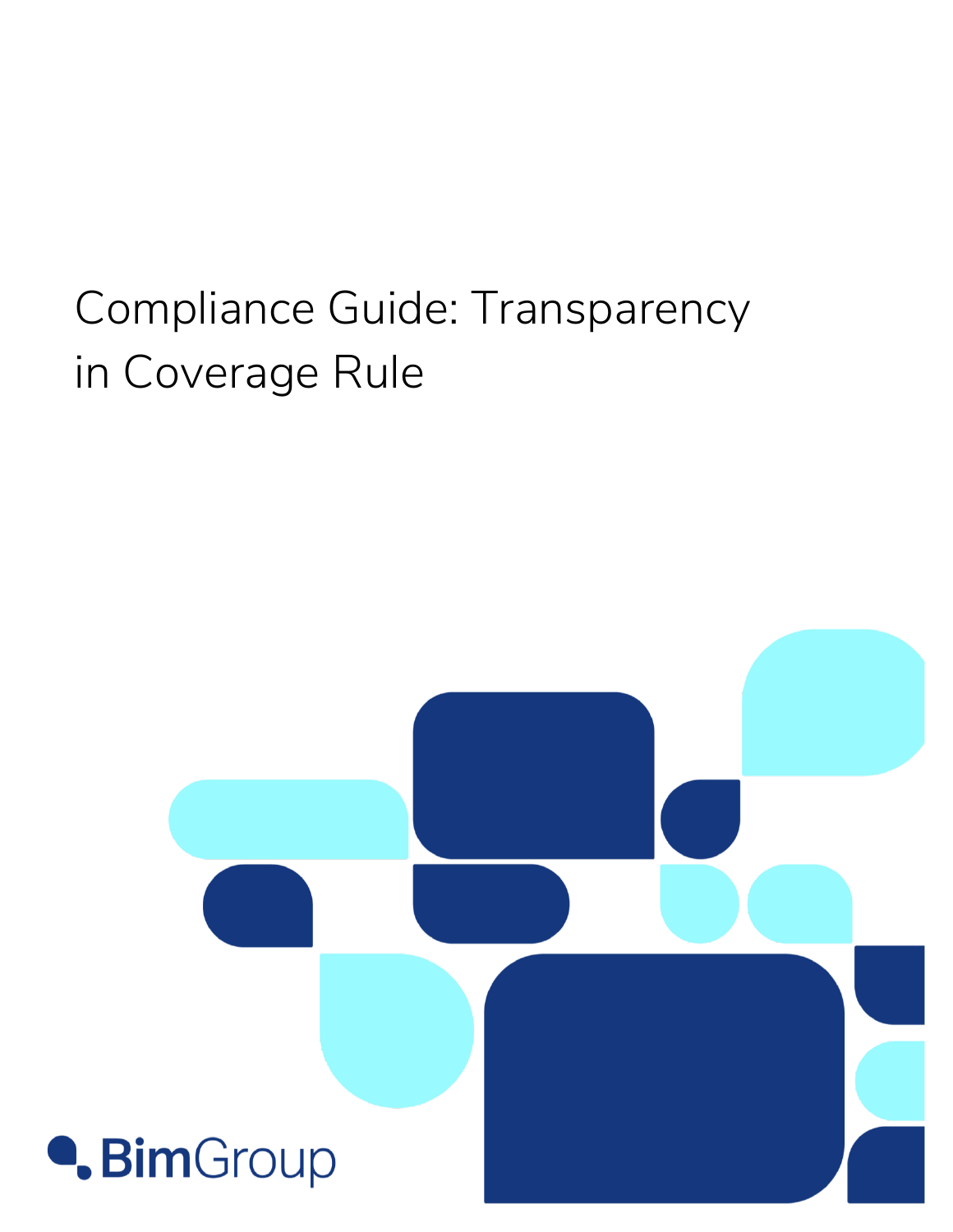# Compliance Guide: Transparency in Coverage Rule

| <b>Purpose of this Compliance Guide</b>                                                                                 | 2                        |
|-------------------------------------------------------------------------------------------------------------------------|--------------------------|
| What Is It?                                                                                                             | $\overline{2}$           |
| <b>What is Required?</b><br><b>Publicly Available Machine-Readable Files</b><br><b>Consumer Price Transparency Tool</b> | $\overline{2}$<br>2<br>3 |
| <b>Effective Date Timeline</b>                                                                                          | 3                        |
| <b>Which Plans Must Comply?</b>                                                                                         | 4                        |
| <b>What Plans Are Excluded?</b>                                                                                         | 4                        |
| <b>Enforcement &amp; Penalties for Noncompliance</b>                                                                    | 4                        |
| <b>Value Beyond Compliance</b>                                                                                          | 5                        |
| <b>Checklist for Self-Funded Clients</b>                                                                                | 5                        |
| <b>Additional Resources</b>                                                                                             | 6                        |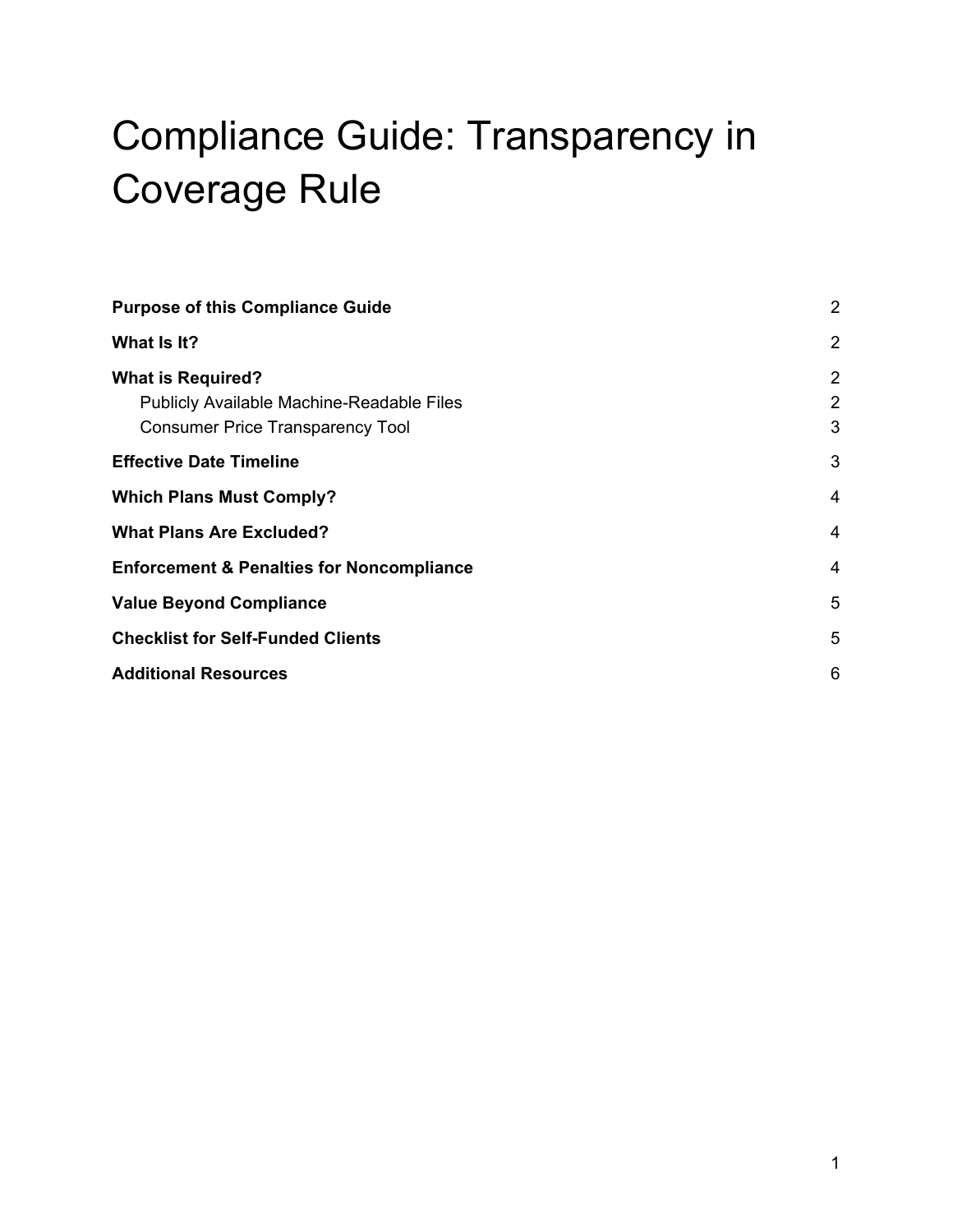## Purpose of this Compliance Guide

The purpose of this compliance guide is to provide you, the self-funded plan sponsor, with information and resources to assist in navigating the new requirements under the Transparency in Coverage final rule. The manual includes detailed information covering the requirements as well as an easy checklist that can be utilized to help you prepare.

### What **Is** It?

The Transparency in Coverage (TIC)<sup>1</sup> final rule was released by HHS, DOL and the Treasury Department on October 29, 2020. The requirements were issued in response to President's Trump executive order on *Improving Price and Quality Transparency in American Healthcare to Put Patients First*. The goal of the TIC rules is to make it easy for consumers to find accurate pricing information related to their healthcare. Over the next four years, the TIC rules along the No Surprises Act, will drastically change healthcare price transparency. The regulations place the responsibility on providers, health systems, health insurers, and health plans to share detailed pricing information to the public and personalized to members.

### What is Required?

#### Publicly Available Machine-Readable Files

Health insurers and health plans are required to make available to the public, three (3) machine-readable files that detail information on the costs of covered items and services:

- 1. *In-network negotiated rates* for all covered items and services;
- 2. *Historical allowed amounts,* billed charges, and payments to *out-of-network providers* for all covered items and services;
- 3. *In-network negotiated rates and historical net prices for prescription drugs* by health insurer/health plan at pharmacy location level.

The publicly available website must be accessible free of charge and cannot require the user to establish a user account or submit any personal identifying information. The website cannot require a password or other credentials.

<sup>1</sup> Transparency in Coverage Final Rule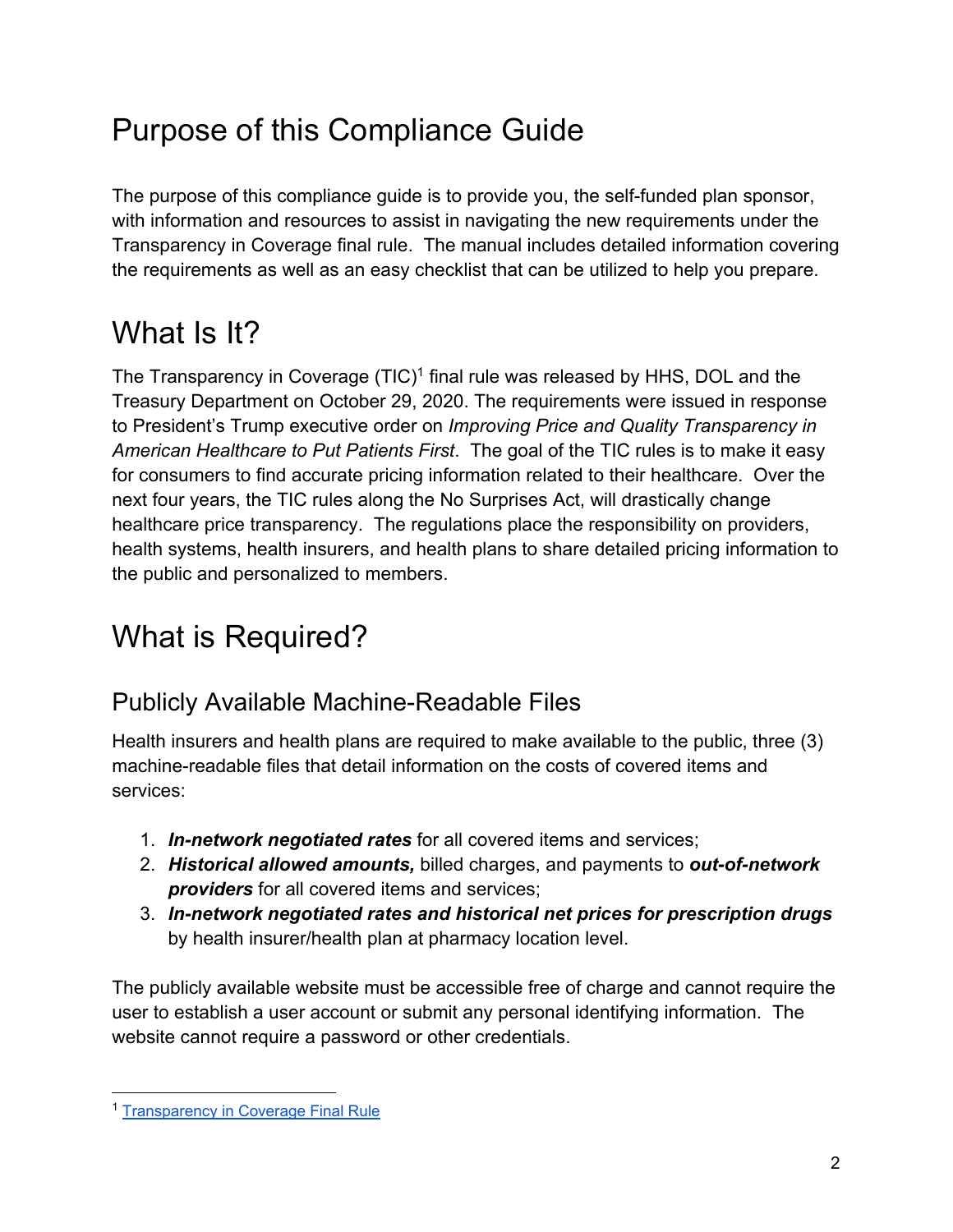Files must be updated monthly.

This FAQ published on April 19, 2022 clarified that for plans or services provided under a "percentage-of-billed charges" where an exact dollar amount cannot be determined for those items or services prospectively, the plan is permitted to report the applicable percentage of payment.

In addition, the FAQ permits the plan to utilize open text fields to describe the applicable formula, variables, methodology or other information where the arrangement is not supported by the specified schema.

#### Consumer Price Transparency Tool

Health insurers and health plans must create online consumer tools that personalize information regarding a member's cost-sharing responsibility for covered items and services, including prescription drugs:

- Permit members to search based on billing code, service description, provider name and geographic location;
- Allow members to compare costs across both in-network and out-of-network providers;
- Inform members of accumulated year-to-date deductible and other-out-of-pocket expenditures;
- List any factors that impact cost such as service location or drug dosage; and
- Provide cost estimates in paper format at a member's request.

The online consumer price transparency tool must be an internet-based tool that provides real time, accurate estimates of a member's cost-sharing liability for covered items, services and prescription drugs from different providers.

#### Effective Date Timeline

**July 1, 2022:** Machine-readable data files for in-network negotiated rates and historical data for out-of-network providers.

**January 1, 2023:** Online Consumer Price Comparison Tool that includes 500 specific shoppable items and services identified here:

**January 1, 2024:** Online Consumer Price Comparison Tool that includes all covered items and services.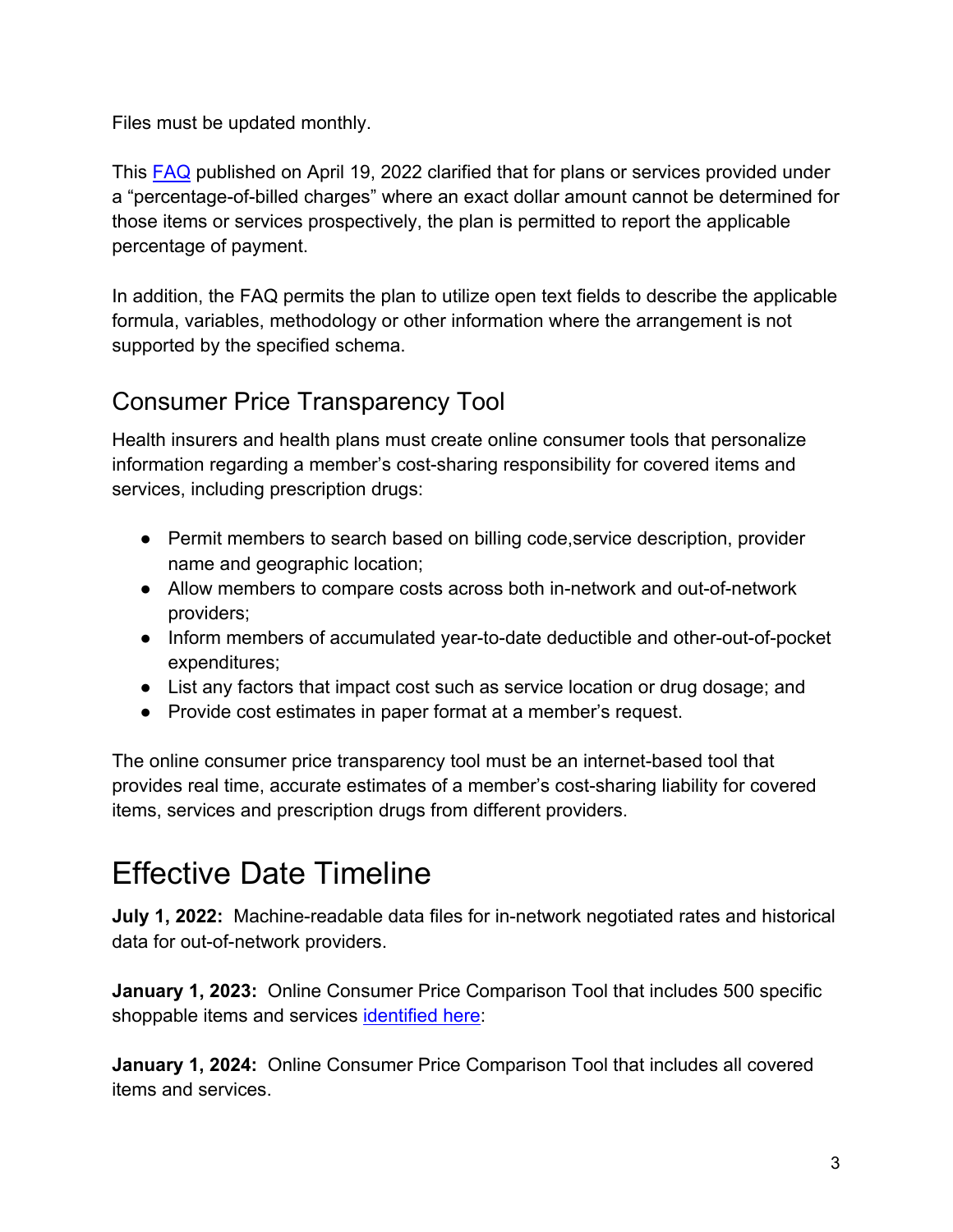**Delayed Pending Rulemaking:** Machine-readable data files for in-network negotiated rates and historic net prices for prescription drugs.

#### Which Plans Must Comply?

The final rules apply to all individual health plans and all group health plans regardless of their size or funding arrangement. This includes non-ERISA self-funded group health plans, subject to certain exceptions.

#### What Plans Are Excluded?

- Grandfathered Plans
- Excepted Benefits (e.g., standalone vision, dental)
- Retiree Only Plans
- Short-Term Limited Duration Plans
- FSA, HRA, HSA
- Medicare
- Medicaid

#### Enforcement & Penalties for Noncompliance

#### **Potential Penalties: High**

Although the final rule does not reflect specific penalties for noncompliance, rulemaking authority comes from the Affordable Care Act (ACA) and the Public Health Service Act (PHSA). Violations are subject to \$100 a day penalty for each affected individual.

For example, for a 200 employee group, the maximum penalty (though unlikely in practice) for a year of noncompliance could be \$7.3 Million per year.

● 200 Employees X \$100 per day penalty X 365 days per year

**Insured Plans:** The Department of Health and Human Services (HHS). However, the states have primary enforcement authority.

**ERISA Plans:** The Department of Labor (DOL) has primary enforcement authority over group health plans subject to ERISA.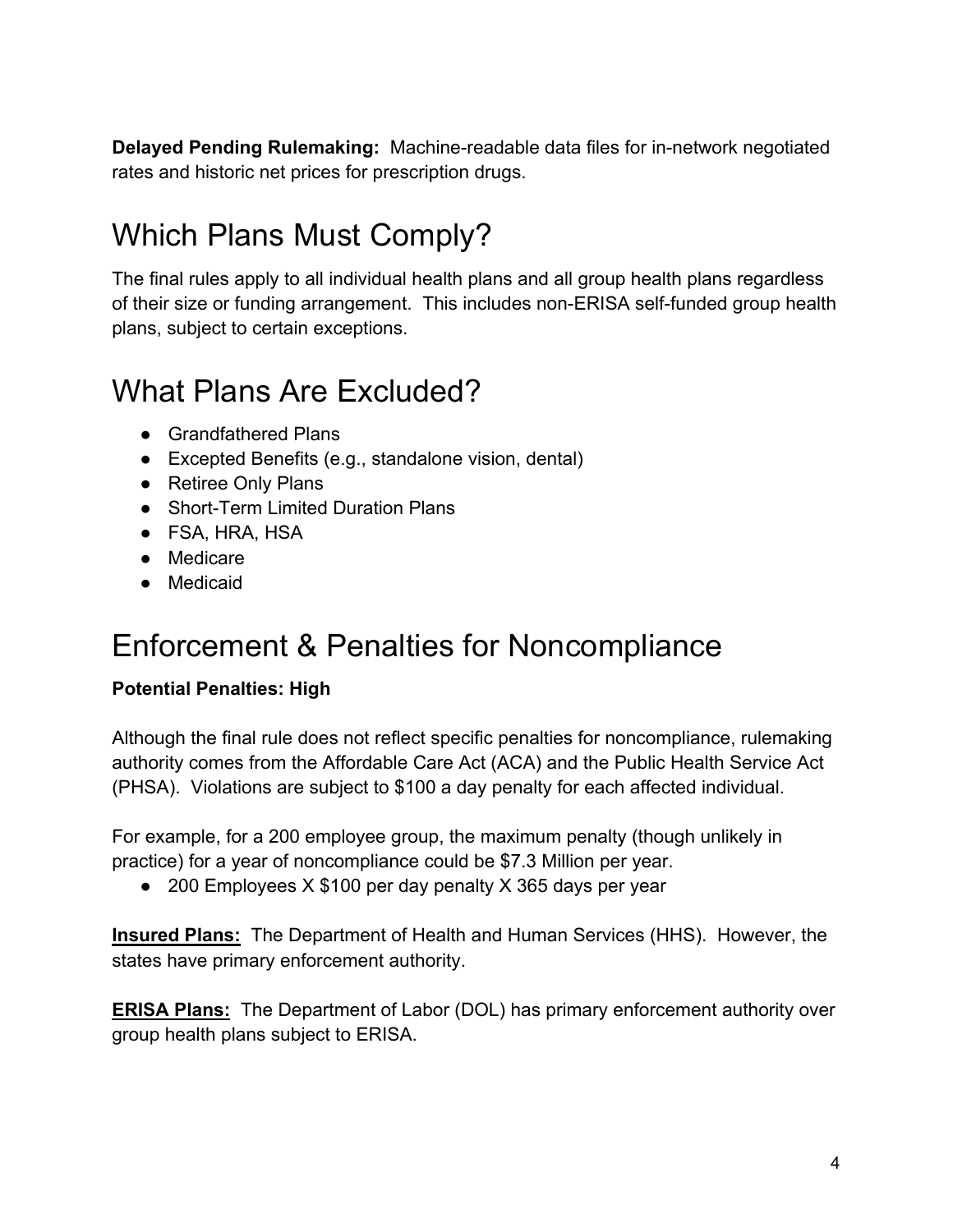## Value Beyond Compliance

Making cost information available online may meet the new federal requirements, but changing the way members find, evaluate and utilize healthcare requires more. These new transparency regulations create opportunities to have discussions with members about the value of knowing and understanding the cost of a healthcare provider or service, but they fail to address the importance of quality, experience, convenience and personal preferences. Things that equally influence an often emotional decision making process. In fact, studies show that the availability of price transparency with no additional information, may actually steer members to choose higher-priced care. But, as we know, higher price does not always equal higher quality.

When evaluating solutions and strategies to help meet these new requirements, it's important to think beyond just compliance. Find solutions and partners who will help empower members to implement real changes in the way they make healthcare decisions. Use this opportunity to re-engage members, educate them on the importance of evaluating their healthcare options and how they can make significant improvements in their overall healthcare navigation experience. Combining transparency with full population engagement, personalization, and high-touch offerings, creates a healthcare navigation experience that saves costs.

The new regulations are a step in the right direction, building a foundation for future changes as the journey to full transparency and reducing healthcare spending continues.

#### Checklist for Self-Funded Clients

- $\Box$  Talk to your broker or consultant to understand how these regulations might impact your plan design and overall healthcare costs.
- $\Box$  Develop a strategic plan and explore solution partners who can help you meet your compliance obligations.
- □ Talk to your Third-Party Administrator (TPA) and other solution partners currently servicing your plan. They may already offer solutions that can be integrated into your plan.
- $\Box$  When evaluating a potential third-party vendor, consider their ability to support the required public data files and online tools. Consider how many different sources of data exist and how those will be collected, aggregated and updated.
- $\Box$  Determine if the solution partner(s) you have chosen expects to provide these services in-house or utilize outside subcontractors.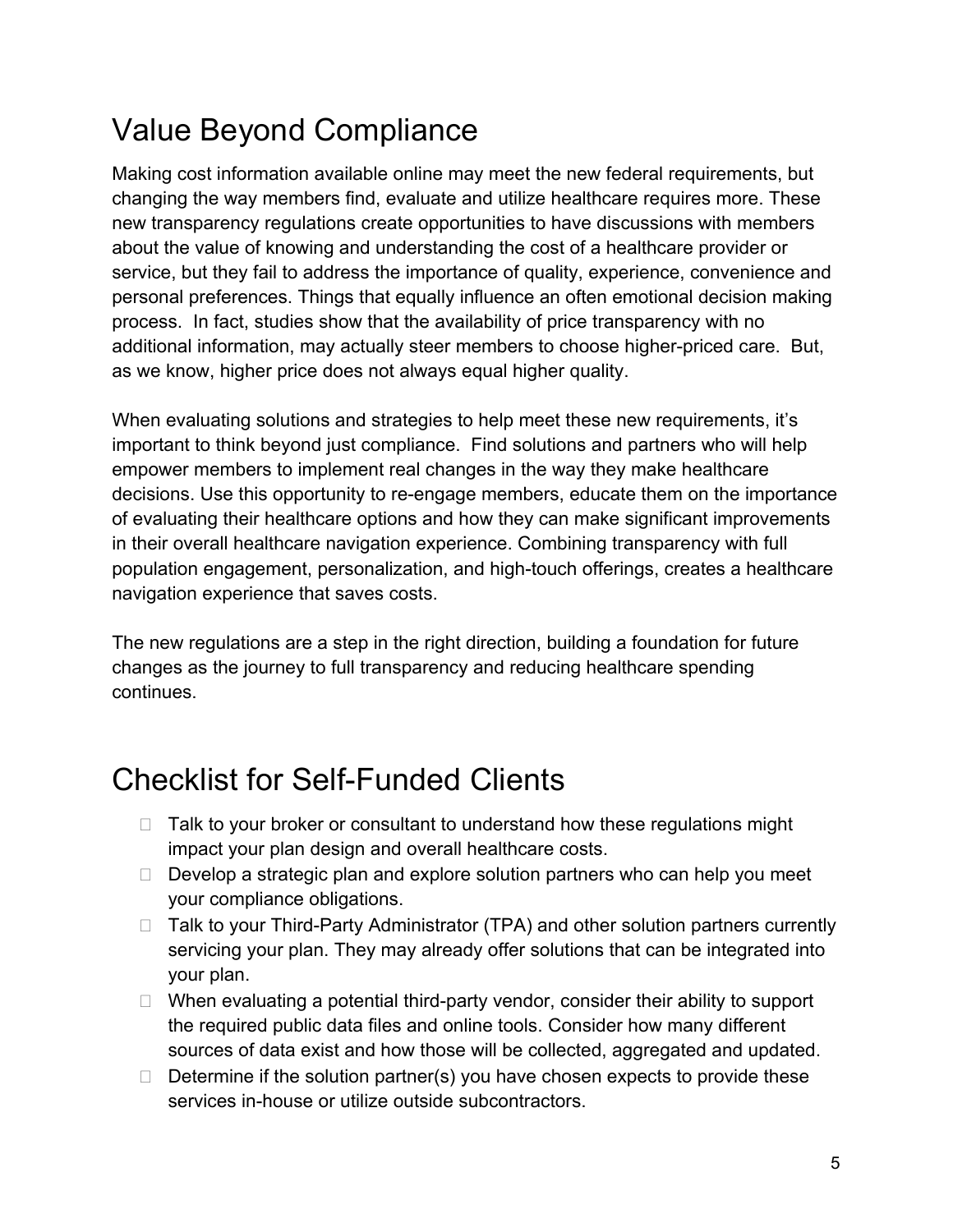□ Review contract language with solution partners. Ensure that services to be provided are explicitly outlined and that the contract indemnifies the plan sponsor if the solution partner does not fulfill their contractual obligations.

| <b>RESOURCE</b>                                          | <b>WEB ADDRESS</b>                                                                                                                                         |
|----------------------------------------------------------|------------------------------------------------------------------------------------------------------------------------------------------------------------|
| Tri Agency FAQ 40                                        | https://www.dol.gov/sites/dolgov/file<br>s/EBSA/about-ebsa/our-<br>activities/resource-center/faqs/aca-<br>part-49.pdf                                     |
| <b>Transparency in Coverage Final Rule</b>               | https://www.cms.gov/CCIIO/Resour<br>ces/Regulations-and-<br>Guidance/Downloads/CMS-<br>Transparency-in-Coverage-<br>9915F.pdf                              |
| Tri Agency FAQ 53                                        | https://www.dol.gov/sites/dolgov/file<br>s/ebsa/about-ebsa/our-<br>activities/resource-center/faqs/aca-<br>part-53.pdf                                     |
| List of 500 items and services required<br>for 2023 tool | https://www.federalregister.gov/doc<br>uments/2020/11/12/2020-<br>24591/transparency-in-<br>coverage#page-72182                                            |
| UnitedHealthcare TIC FAQ                                 | https://www.uhc.com/content/dam/u<br>hcdotcom/en/HealthReform/PDF/Pr<br>ovisions/reform-external-<br>transparancy-FAQs.pdf                                 |
| Anthem TIC FAQ                                           | https://static1.squarespace.com/stat<br>ic/5e7f4ea99327941b94452bfb/t/62<br>6a9173f18809067e694bb6/1651151<br>220021/ABS CAA TIC Client FAQ<br>+ APR22.pdf |

#### Additional Resources